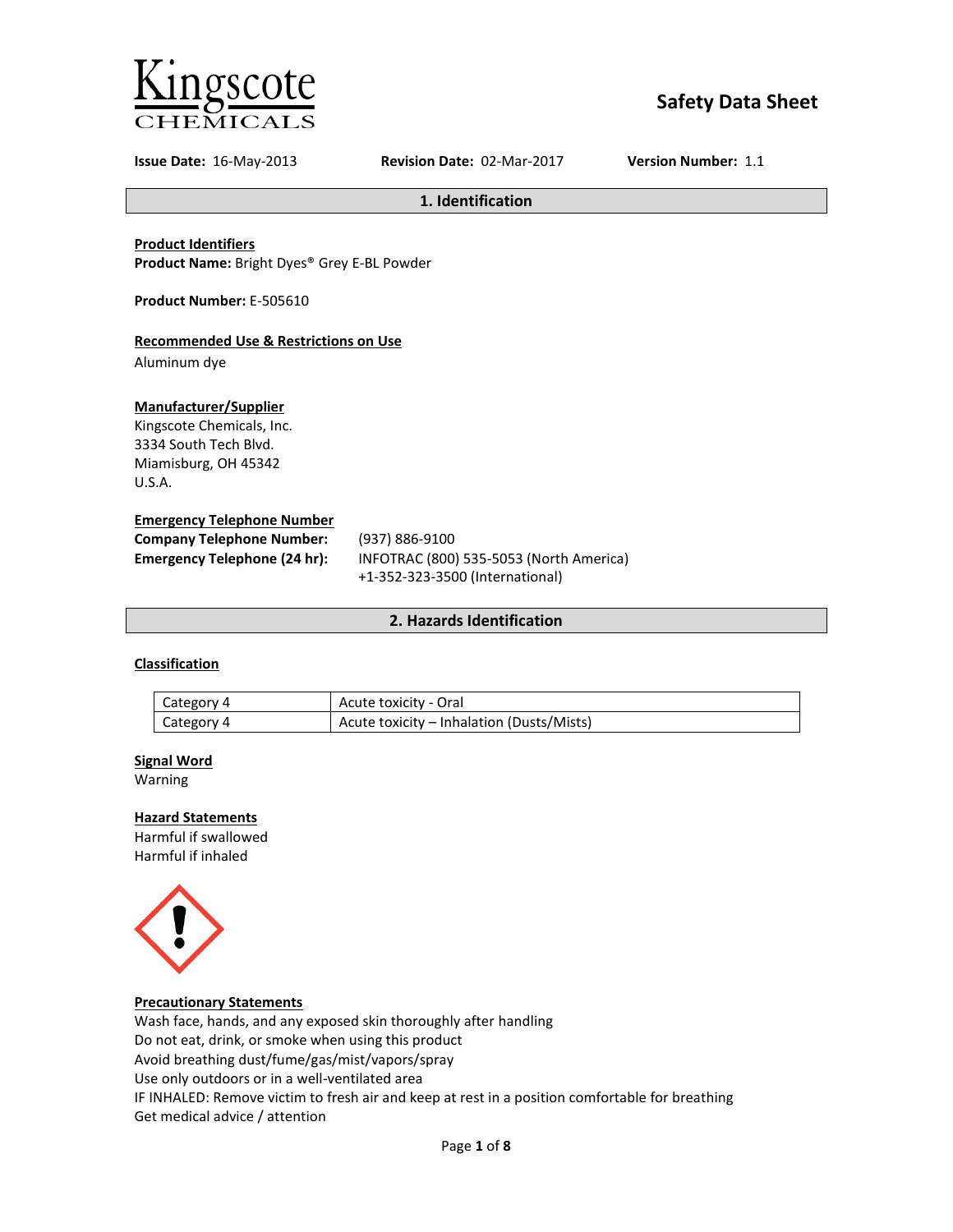IF SWALLOWED: Immediately call a POISON CENTER or doctor/physician Rinse mouth Do not induce vomiting Dispose of contents/container to an approved waste disposal plant

## **Hazard Not Otherwise Classified (HNOC)**

Very toxic to aquatic life with long lasting effects

## **3. Composition/Information on Ingredients**

| <b>Chemical Name</b>    | CAS #      | Weight % |
|-------------------------|------------|----------|
| Chromium(III) Compounds | 16065-83-1 |          |
| Chromium                | 7440-47-3  |          |

*\*If Chemical Name/CAS # is "proprietary" and/or Weight % is listed as a range, the specific chemical identity and/or percentage of composition has been withheld as a trade secret.*

## **4. First-Aid Measures**

#### **First-Aid Measures**

| Eye Contact         | Rinse immediately with plenty of water, also under the eyelids, for at least<br>15 minutes. Get medical advice/attention if irritation occurs.                                                        |
|---------------------|-------------------------------------------------------------------------------------------------------------------------------------------------------------------------------------------------------|
| <b>Skin Contact</b> | Wash with soap and water. Get medical advice/attention if irritation<br>occurs.                                                                                                                       |
| <b>Inhalation</b>   | Remove to fresh air. If breathing is difficult, administer oxygen; seek<br>medical attention immediately.                                                                                             |
| Ingestion           | Rinse mouth. DO NOT induce vomiting. Drink plenty of water. Never give<br>anything by mouth to an unconscious person. Get medical attention if large<br>quantities were ingested or if nausea occurs. |

#### **Most Important Symptoms and Effects**

| Symptoms | Chromium and certain chromium compounds have been reported to cause      |
|----------|--------------------------------------------------------------------------|
|          | damage to the lungs, resulting in cumulative damage. Dermatitis has been |
|          | reported from repeated, prolonged contact with chromium compounds.       |

## **Indication of Any Immediate Medical Attention and Special Treatment Needed**

**Notes to Physician** Treat symptomatically.

## **5. Fire-Fighting Measures**

#### **Suitable Extinguishing Media**

Water. Foam. Carbon dioxide (CO2). Dry chemical. Regular foam.

## **Unsuitable Extinguishing Media**

Not determined

#### **Specific Hazards Arising from the Chemical**

Remote possibility of dust explosion. Burning may produce oxides of carbon, nitrogen (NOx), and sulfur.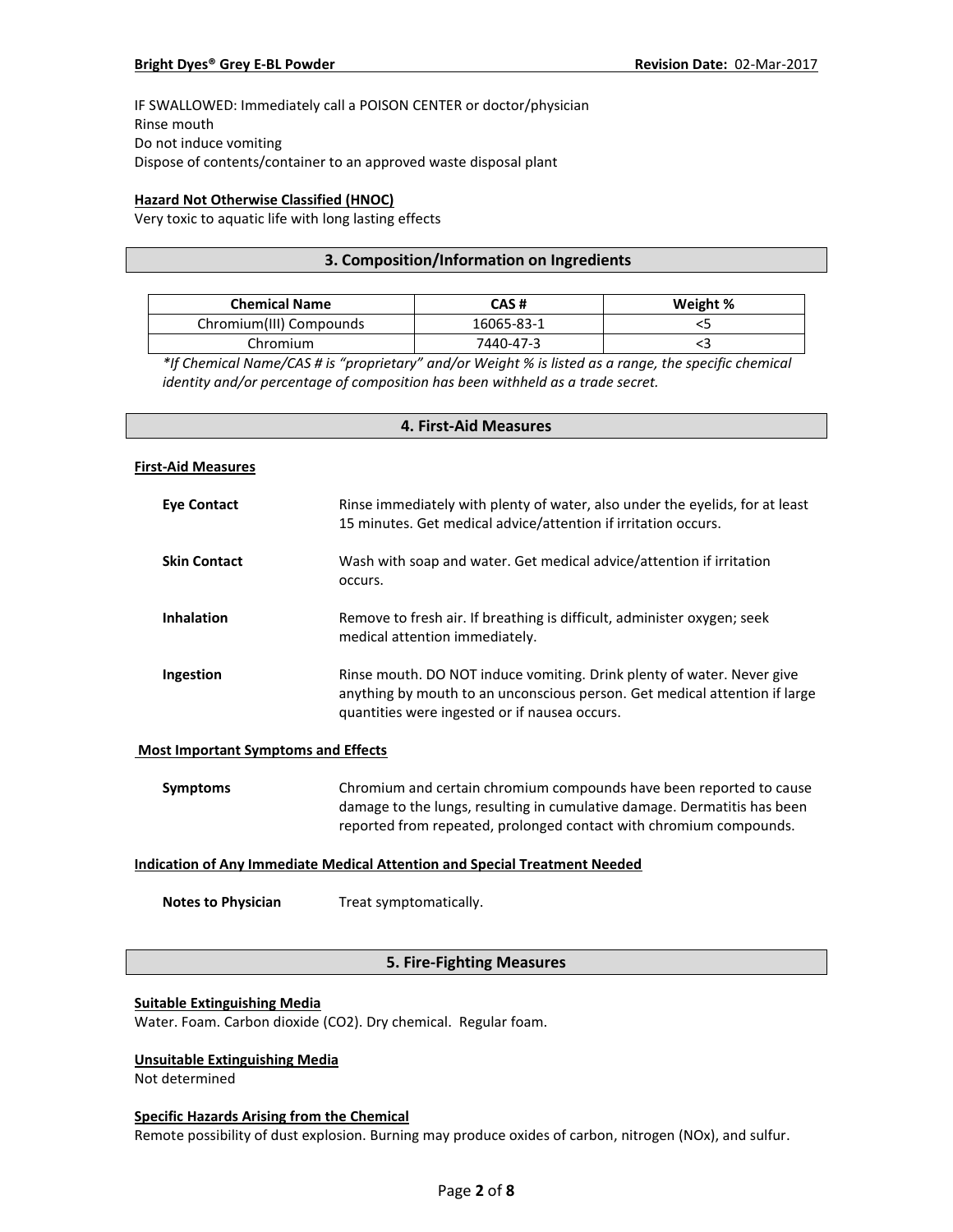## **Protective Equipment and Precautions for Firefighters**

Wear self-contained breathing apparatus pressure-demand, MSHA/NIOSH (approved or equivalent) and full protective gear.

| <b>6. Accidental Release Measures</b>                           |                                                                                                                                                                                                                                                                                                                                                                                                              |  |  |
|-----------------------------------------------------------------|--------------------------------------------------------------------------------------------------------------------------------------------------------------------------------------------------------------------------------------------------------------------------------------------------------------------------------------------------------------------------------------------------------------|--|--|
|                                                                 | <b>Personal Precautions, Protective Equipment and Emergency Procedures</b>                                                                                                                                                                                                                                                                                                                                   |  |  |
| <b>Personal Precautions</b>                                     | Use personal protective equipment as recommended in Section 8.                                                                                                                                                                                                                                                                                                                                               |  |  |
| <b>Environmental Precautions</b>                                | Prevent from entering into soil, ditches, sewers, waterways and/or<br>groundwater. See Section 12 and Section 13.                                                                                                                                                                                                                                                                                            |  |  |
| <b>Methods and Material for Containment and Cleaning Up</b>     |                                                                                                                                                                                                                                                                                                                                                                                                              |  |  |
| <b>Methods for Containment</b>                                  | Prevent further leakage or spillage if safe to do so.                                                                                                                                                                                                                                                                                                                                                        |  |  |
| <b>Methods for Cleaning Up</b>                                  | Collect into suitable, properly labeled container for recovery or disposal.                                                                                                                                                                                                                                                                                                                                  |  |  |
| 7. Handling and Storage                                         |                                                                                                                                                                                                                                                                                                                                                                                                              |  |  |
| <b>Precautions for Safe Handling</b>                            |                                                                                                                                                                                                                                                                                                                                                                                                              |  |  |
| <b>Advice on Safe Handling</b>                                  | Handle in accordance with good industrial hygiene and safety practices.<br>Use personal protection recommended in Section 8. Avoid contact with<br>skin, eyes, or clothing. Wash face, hands, and any exposed skin<br>thoroughly after handling. Do not eat, drink, or smoke when using this<br>product. Avoid breathing dust/fume/gas/mist/vapors/spray. Use only<br>outdoors or in a well-ventilated area. |  |  |
| <b>Conditions for Safe Storage, Including Incompatibilities</b> |                                                                                                                                                                                                                                                                                                                                                                                                              |  |  |
| <b>Storage Conditions</b>                                       | Keep container tightly closed and store in a cool, dry, and well-<br>ventilated area. Keep/store only in original container. Do not reuse<br>container.                                                                                                                                                                                                                                                      |  |  |
| <b>Incompatible Materials</b>                                   | Strong oxidizing agents.                                                                                                                                                                                                                                                                                                                                                                                     |  |  |

**8. Exposure Controls / Personal Protection**

## **Exposure Guidelines**

| <b>Chemical Name</b>     | <b>ACGIH TLV</b>             | <b>OSHA PEL</b>              | <b>NIOSH IDLH</b>                  |
|--------------------------|------------------------------|------------------------------|------------------------------------|
| Chromium (III) Compounds | TWA: $0.5 \text{ mg/m}^3$ Cr | TWA: $0.5 \text{ mg/m}^3$ Cr | IDLH: 25 mg/m <sup>3</sup> Cr(III) |
| 16065-83-1               |                              |                              | TWA: 0.5 mg/m <sup>3</sup> Cr      |
| Chromium                 | TWA: 0.5 mg/m <sup>3</sup>   | TWA: $1 \text{ mg/m}^3$      | IDLH: 250 mg/m <sup>3</sup>        |
| 7440-47-3                |                              |                              | TWA: $0.5 \text{ mg/m}^3$          |

## **Engineering Controls**

Ensure adequate ventilation, especially in confined areas. Eyewash stations. Showers.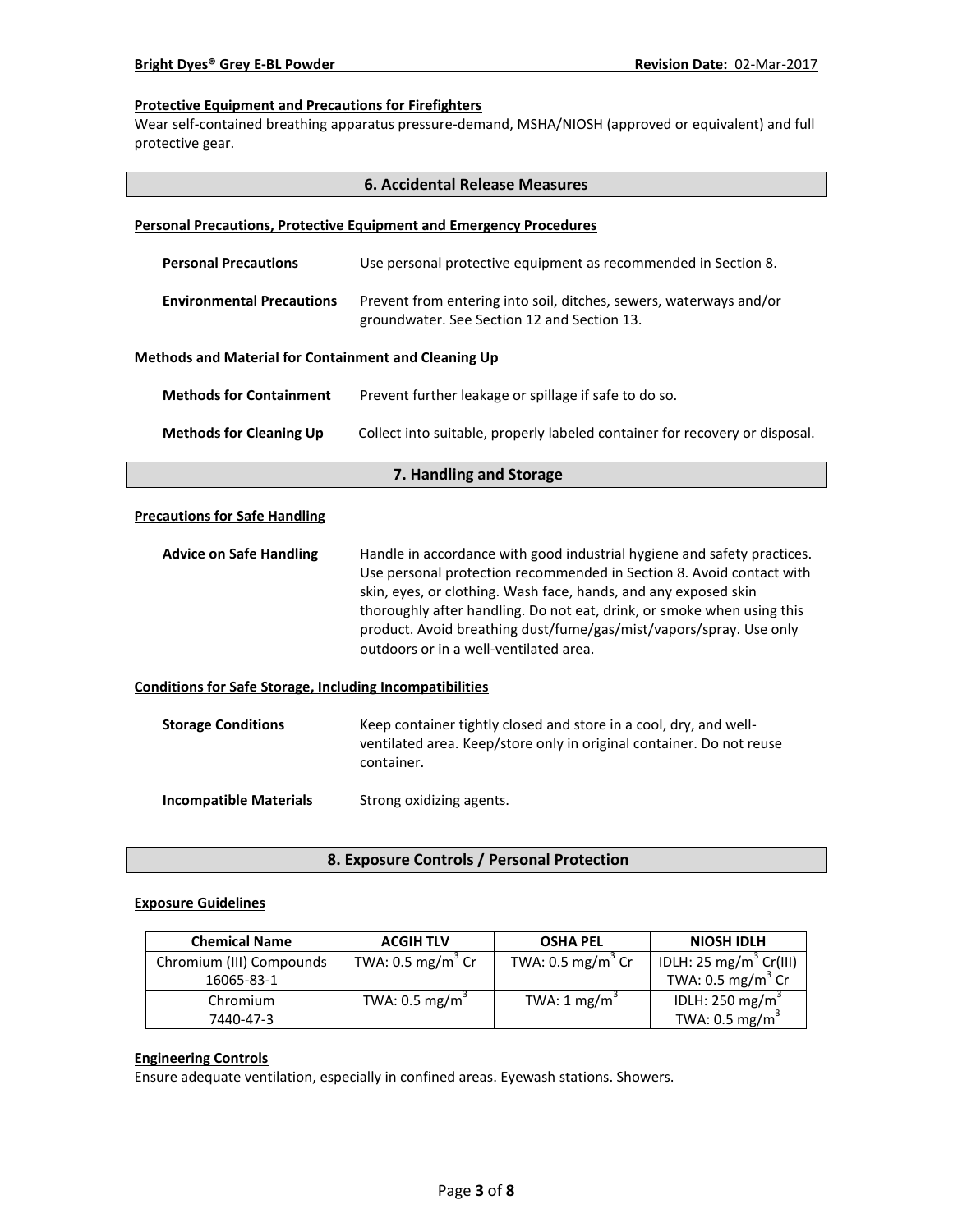## **Individual Protection Measures, Such as Personal Protective Equipment:**

| <b>Eye/Face Protection</b>        | Use safety glasses or chemical splash goggles.                          |
|-----------------------------------|-------------------------------------------------------------------------|
| <b>Skin &amp; Body Protection</b> | Rubber gloves. Suitable protective clothing.                            |
| <b>Respiratory Protection</b>     | Wear an appropriate NIOSH/MSHA approved respirator.                     |
| <b>Hygiene Measures</b>           | Handle in accordance with good industrial hygiene and safety practices. |

## **9. Physical and Chemical Properties**

| <b>Information on Basic Physical and Chemical Properties</b> |                           |                       |                |
|--------------------------------------------------------------|---------------------------|-----------------------|----------------|
| <b>Physical State</b>                                        | Solid                     | Odor                  | None apparent  |
| Appearance                                                   | <b>Black powder</b>       | <b>Odor Threshold</b> | Not determined |
| Color                                                        | <b>Black</b>              |                       |                |
|                                                              |                           |                       |                |
| Property                                                     | <b>Values</b>             |                       |                |
| рH                                                           | $8.5 - 9.5$ (1% solution) |                       |                |
| <b>Melting/Freezing Point</b>                                | Not applicable            |                       |                |
| <b>Boiling Point/Range</b>                                   | Not applicable            |                       |                |
| <b>Flash Point</b>                                           | Not applicable            |                       |                |
| <b>Evaporation Rate</b>                                      | Not applicable            |                       |                |
| Flammability (solid, gas)                                    | Not determined            |                       |                |
| <b>Upper Flammability Limits</b>                             | Not applicable            |                       |                |
| <b>Lower Flammability Limits</b>                             | Not applicable            |                       |                |
| <b>Vapor Pressure</b>                                        | Not applicable            |                       |                |
| <b>Vapor Density</b>                                         | Not applicable            |                       |                |
| <b>Relative Density</b>                                      | Not applicable            |                       |                |
| <b>Specific Gravity</b>                                      | Not applicable            |                       |                |
| Solubility                                                   | Soluble in water          |                       |                |
| <b>Partition Coefficient</b>                                 | Not determined            |                       |                |
| <b>Auto-ignition Temperature</b>                             | Not determined            |                       |                |
| <b>Decomposition Temperature</b>                             | Not determined            |                       |                |
| <b>Viscosity</b>                                             | Not determined            |                       |                |

## **10. Stability and Reactivity**

## **Reactivity**

Not reactive under normal conditions.

#### **Chemical Stability**

Stable under recommended storage conditions.

#### **Possibility of Hazardous Reactions**

None under normal processing.

#### **Conditions to Avoid**

Keep separated from incompatible substances. Keep out of reach of children.

## **Incompatible Materials**

Strong oxidizing agents.

## **Hazardous Decomposition Products**

Oxides of carbon, nitrogen (NOx), and sulfur.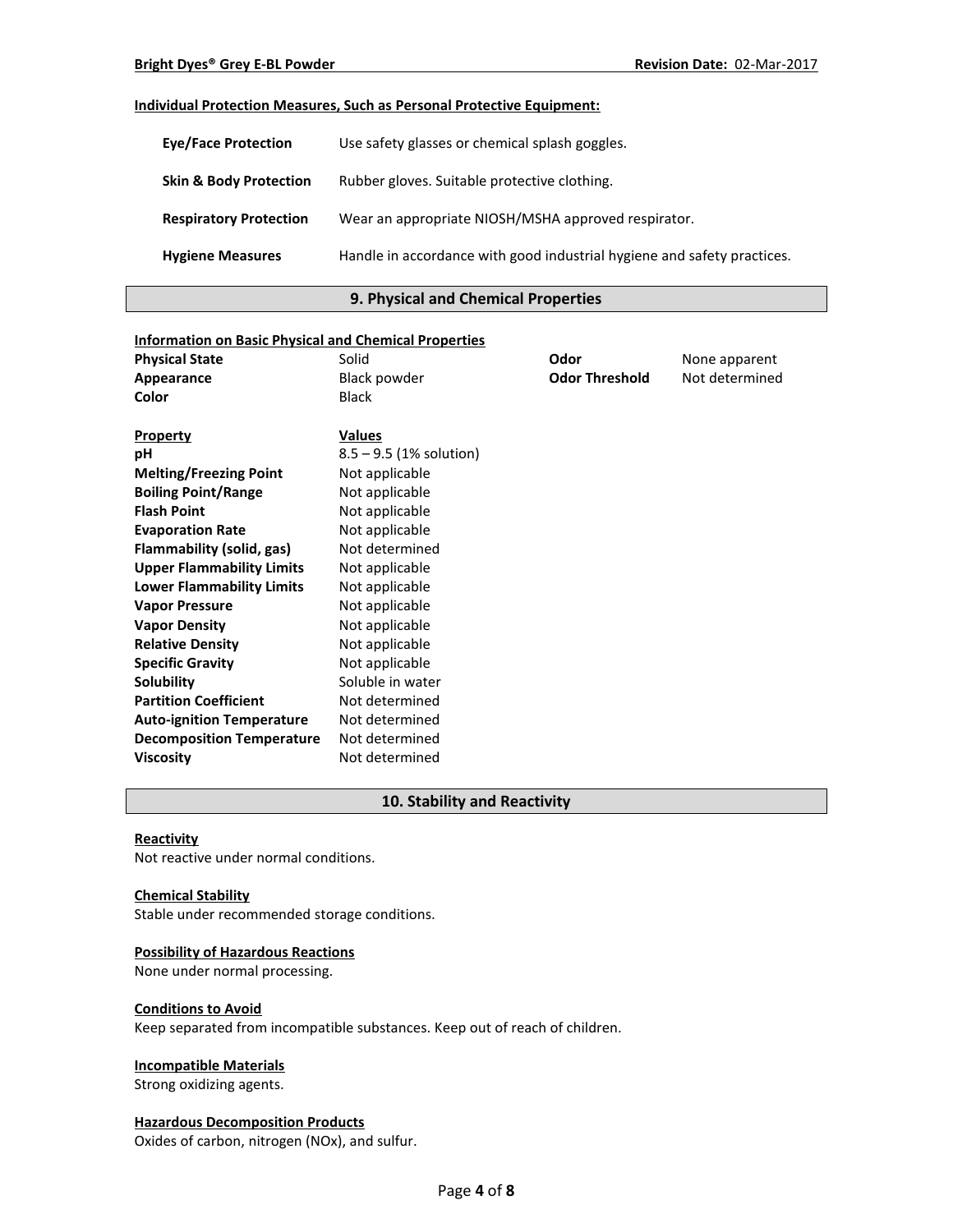## **11: Toxicological Information**

## **Information on Likely Routes of Exposure**

| Inhalation          | Harmful if inhaled.      |  |
|---------------------|--------------------------|--|
| Ingestion           | Harmful if swallowed.    |  |
| <b>Skin Contact</b> | Avoid contact with skin. |  |
| <b>Eye Contact</b>  | Avoid contact with eyes. |  |

## **Delayed, Immediate, and Chronic Effects from Short- and Long-Term Exposure**

May cause an allergic skin reaction.

#### **Numerical Measures of Toxicity**

Not determined

#### **Symptoms Associated with Exposure**

See Section 4 of this SDS for symptoms.

## **Carcinogenicity**

| <b>Chemical Name</b>     | <b>NTP</b> | <b>ACGIH</b> | <b>IARC</b> | <b>OSHA</b>              |
|--------------------------|------------|--------------|-------------|--------------------------|
| Chromium (III) Compounds |            |              | Group 3     | -                        |
| 16065-83-1               |            |              |             |                          |
| Chromium                 |            | ۰            | Group 3     | $\overline{\phantom{0}}$ |
| 7440-47-3                |            |              |             |                          |

*Group 3 IARC components are "not classifiable as human carcinogens".*

## **12. Ecological Information**

## **Ecotoxicity**

Very toxic to aquatic life with long lasting effects.

### **Component Information**

| <b>Chemical Name</b>     | Algae/aquatic plants     | Fish                   | Crustacea                 |
|--------------------------|--------------------------|------------------------|---------------------------|
| Chromium (III) Compounds | $\overline{\phantom{0}}$ | 4.4: 96 h Oncorhynchus | 2:96 h water flea mg/L EC |
| 16065-83-1               |                          | mykiss mg/L LC50       |                           |
|                          |                          | 5.07: 96 h Pimephales  | 168: 96 h water flea mg/L |
|                          |                          | promelas mg/L LC50     | EC50                      |

## **Persistence/Degradability**

Not determined

#### **Bioaccumulation**

Not determined

**Mobility** Not determined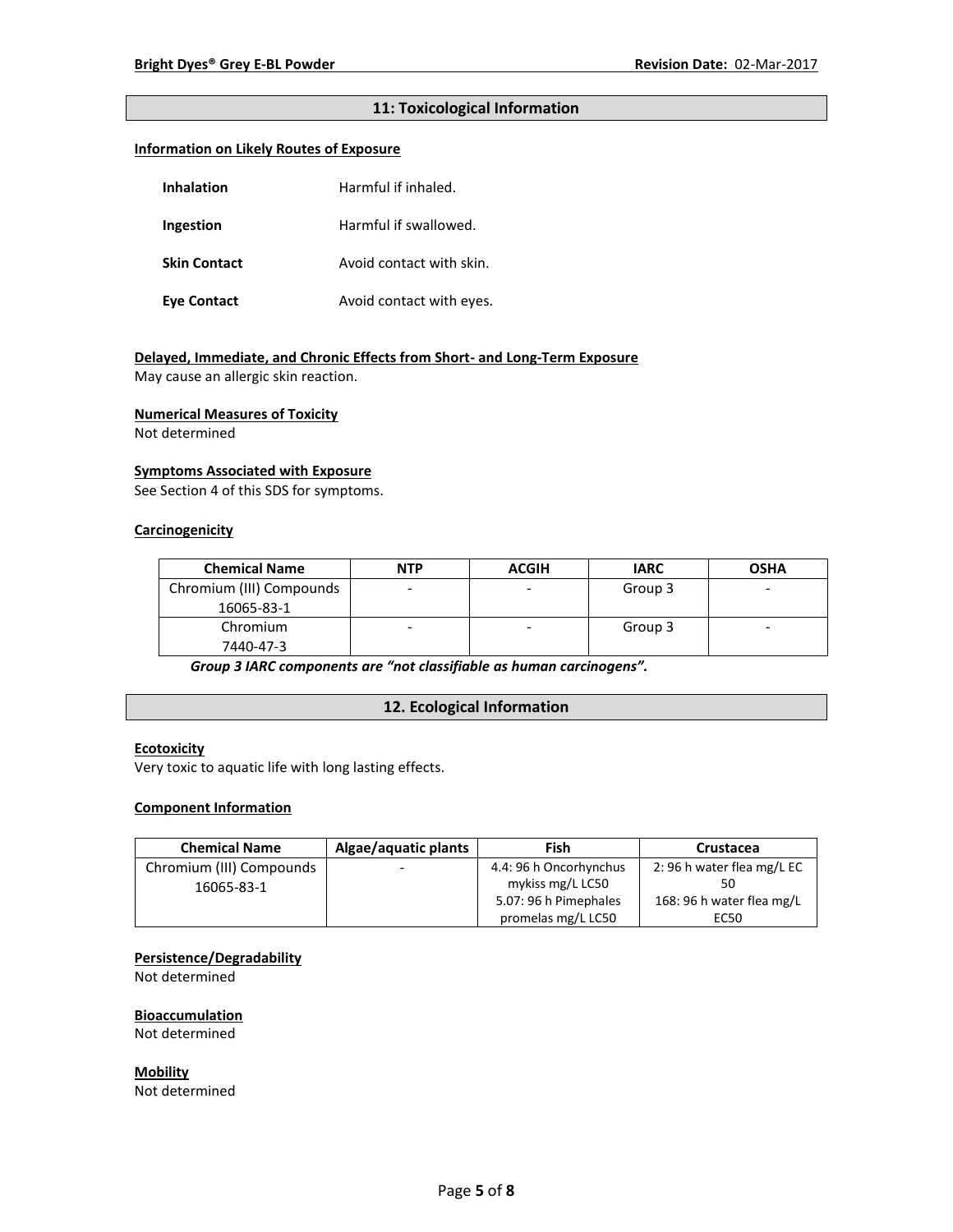## **Other Adverse Effects**

Not determined

### **13. Disposal Considerations**

## **Waste Disposal Methods**

Dispose of in accordance with federal, state, and local regulations.

#### **Contaminated Packaging**

Do not re-use empty containers.Dispose of containers in accordance with federal, state, and local regulations.

#### **US EPA Waste Number**

| <b>Chemical</b>       | <b>RCRA</b> | <b>RCRA</b> – Basis for                                                | <b>RCRA – D Series</b>       | <b>RCRA – U Series</b> |
|-----------------------|-------------|------------------------------------------------------------------------|------------------------------|------------------------|
| <b>Name</b>           |             | Listing                                                                | <b>Wastes</b>                | <b>Wastes</b>          |
| Chromium<br>7440-47-3 | -           | Included in waste<br>streams: F032, F034,<br>F035, F037, F038,<br>F039 | 5.0 mg/L regulatory<br>level |                        |

## **California Hazardous Waste Status**

| <b>Chemical Name</b>     | <b>California Hazardous Waste Status</b> |  |
|--------------------------|------------------------------------------|--|
| Chromium (III) Compounds | Toxic                                    |  |
| 16065-83-1               | Corrosive                                |  |
|                          | Ignitable                                |  |
| Chromium                 | Toxic                                    |  |
| 7440-47-3                | Corrosive                                |  |
|                          | Ignitable                                |  |

## **14. Transport Information**

#### **Note**

See current shipping paper for most up-to-date shipping information, including exemptions and special circumstances.

| <b>DOT</b>  | Not regulated                                                |
|-------------|--------------------------------------------------------------|
| <b>IATA</b> | Not regulated                                                |
| <b>IMDG</b> | This material may meet the definition of a marine pollutant. |

## **15: Regulatory Information**

#### **International Inventories**

**Toxic Substances Control Act** Listed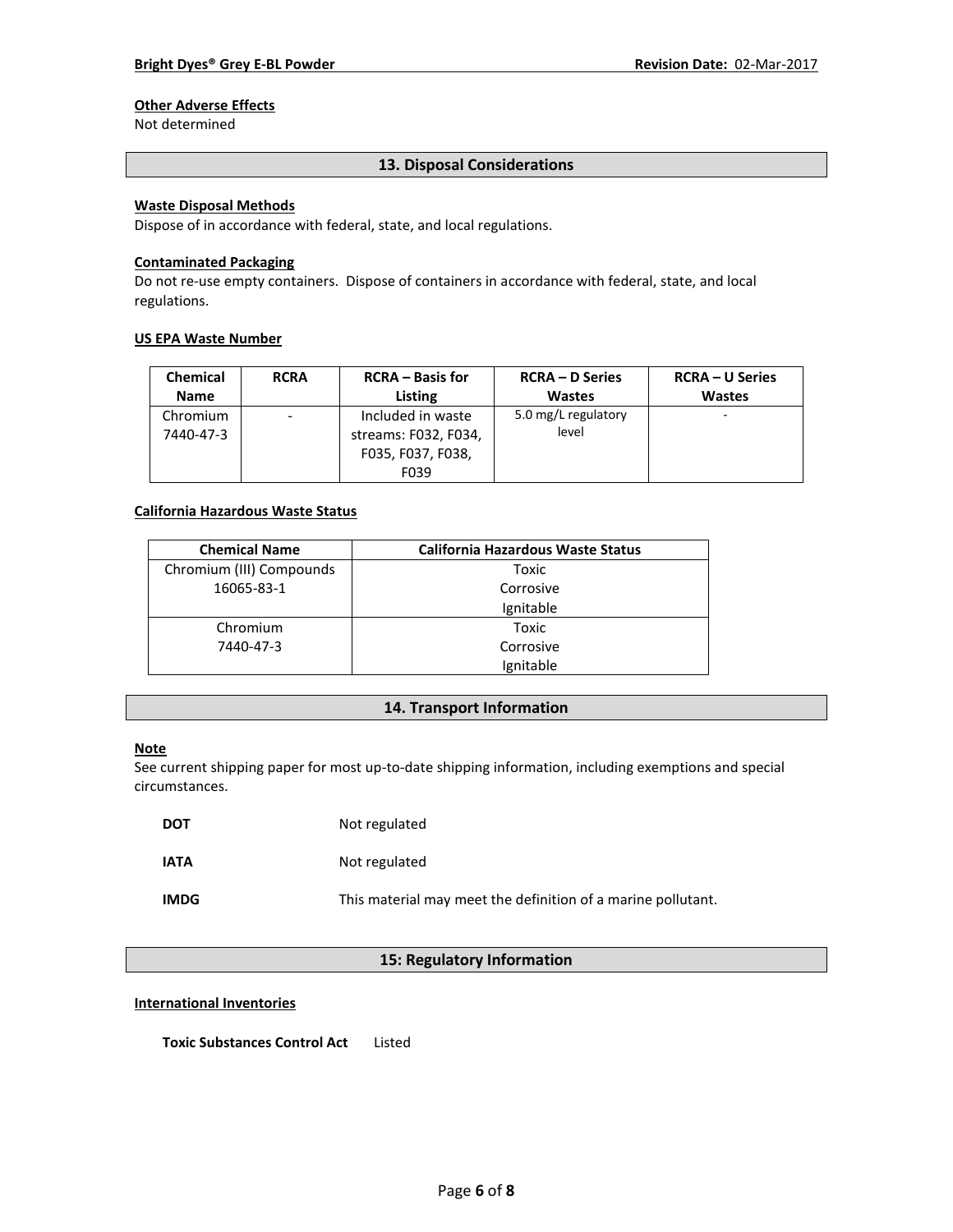## **U.S. Federal Regulations**

#### **CERCLA**

| <b>Chemical Name</b> | <b>Hazardous Substances ROs</b> | <b>CERCLA/SARA RO</b> | <b>Reportable Quantity (RQ)</b> |
|----------------------|---------------------------------|-----------------------|---------------------------------|
| Chromium             | 5000 lb 10 lb                   | -                     | RQ 5000 lb final RQ             |
| 7440-47-3            |                                 |                       | RQ 2270 kg final RQ             |
|                      |                                 |                       | RQ 10 lb final RQ               |
|                      |                                 |                       | RQ 4.54 kg final RQ             |

## **SARA 311/312 Hazard Categories**

| <b>Acute Health Hazard</b>               | Yes |
|------------------------------------------|-----|
| <b>Chronic Health Hazard</b>             | N٥  |
| <b>Fire Hazard</b>                       | N٥  |
| <b>Sudden Release of Pressure Hazard</b> | N٥  |
| <b>Reactive Hazard</b>                   | N٥  |

## **SARA 313**

| <b>Chemical Name</b>    | CAS#       | Weight % | SARA 313 - Threshold<br>Values % |
|-------------------------|------------|----------|----------------------------------|
| Chromium(III) Compounds | 16065-83-1 |          | 1.0                              |
| Chromium                | 7440-47-3  |          | 1.0                              |

## **CWA (Clean Water Act)**

| <b>Chemical Name</b>    | <b>CWA - Reportable</b><br><b>Quantities</b> | $CWA - Toxic$<br><b>Pollutants</b> | CWA – Priority<br><b>Pollutants</b> | <b>CWA - Hazardous</b><br><b>Substances</b> |
|-------------------------|----------------------------------------------|------------------------------------|-------------------------------------|---------------------------------------------|
| Chromium(III) Compounds |                                              |                                    |                                     |                                             |
| 16065-83-1              |                                              |                                    |                                     |                                             |
| Chromium                |                                              |                                    |                                     |                                             |
| 7440-47-3               |                                              |                                    |                                     |                                             |

## **U.S. State Regulations**

**California Proposition 65** This product does not contain any Proposition 65 chemicals.

## **U.S. State Right-to-Know Regulations**

| <b>Chemical Name</b>    | <b>New Jersey</b> | <b>Massachusetts</b>     | Pennsylvania |
|-------------------------|-------------------|--------------------------|--------------|
| Chromium(III) Compounds |                   | $\overline{\phantom{0}}$ |              |
| 16065-83-1              |                   |                          |              |
| Chromium                |                   |                          |              |
| 7440-47-3               |                   |                          |              |